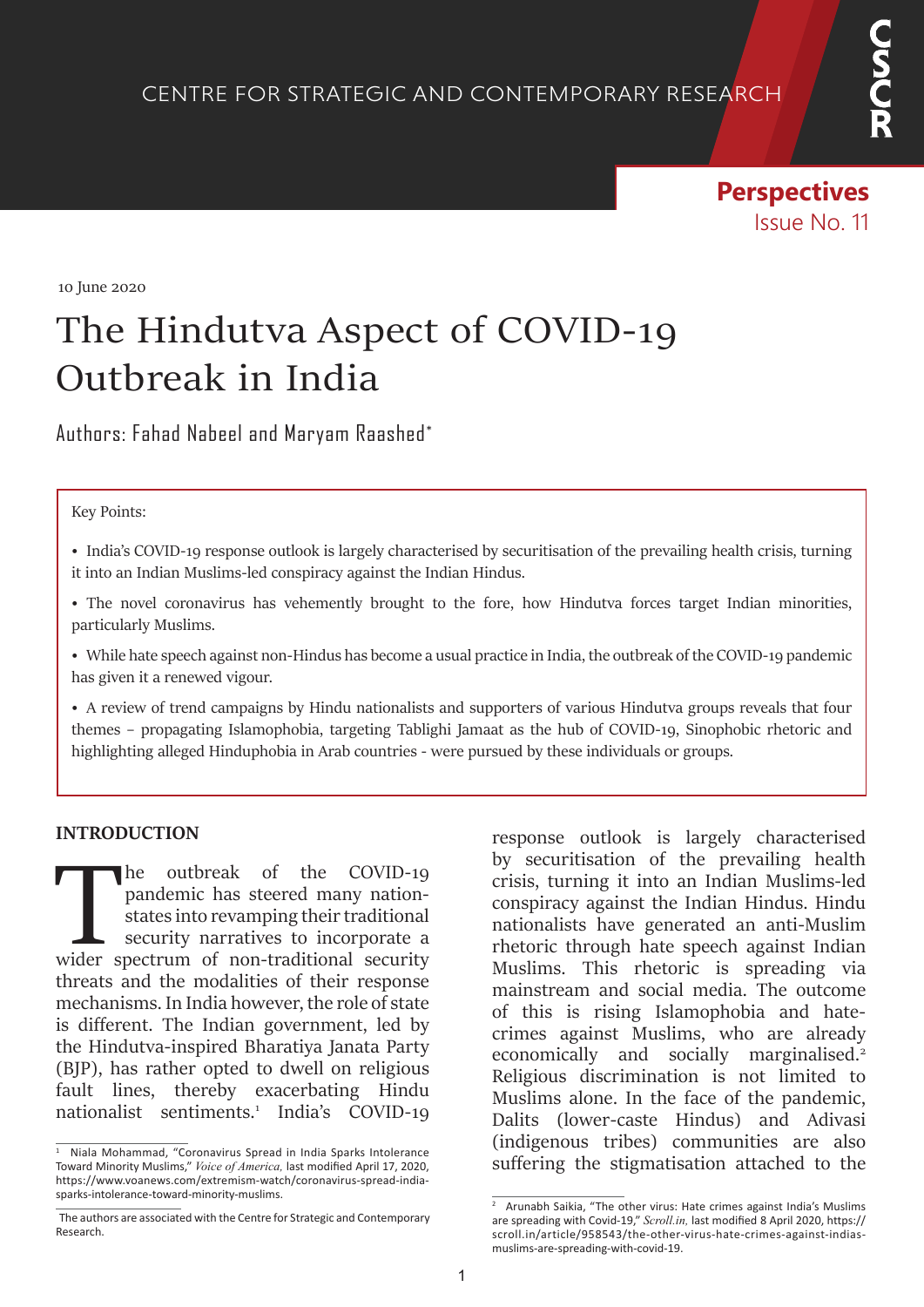## disease.3

This perspective paper seeks to analyse the role of Hindutva-related aspects, effectively coming into play as BJP administration devises its response mechanisms to COVID-19, leaving the country's most-vulnerable communities entrenched deeper into communal discriminations.

## **HATE SPEECH**

The Hindu nationalist organisations adhere to normalisation politics of fear and hatred against non-Hindus. While hate speech against non-Hindus has become a usual practice in India, the outbreak of the COVID-19 pandemic has given it a renewed vigour.<sup>4</sup> Hateful remarks by Hindu nationalists have ranged from calling the disease as 'God's revenge from Chinese for destroying the nature' to alleging the virus as a 'bio-jihad' led by the Indian Muslims.5

Owing to the rising demand of Personal Protective Equipment and other healthcare facilities, the Indian government has tacitly refrained from issuing hateful remarks against China.<sup>6</sup> Nevertheless, Sinophobic rhetoric has by and large seeped into India's political and social lexicon. Swami Chakrapani, National President of All India Hindu Mahasabha declared the virus as an "avatar for the protection of poor creatures". Referring to the Chinese, Chakrapani stated that the virus was avenging those who ate poor creatures.7 On a television interview, India's former ambassador to United States and Israel, Arun K. Singh claimed the Chinese government of capitalising

over the coronavirus to achieve geopolitical gains.8 In terms of public opinion, as soon as the virus outbreak transpired into a global health emergency, India's general public took to social media platforms, expressing its rage against the Chinese government for mishandling the disease. Hateful remarks against Chinese government and citizens have spurred hatecrimes against North Eastern Indians, who resemble Chinese in their facial features.9 A survey conducted by Bangalore-based Takshashila Institution suggests that around two-thirds of Indian citizens blame China for the spread of virus.<sup>10</sup>



*Figure 1 – Public survey blaming China for the spread of COVID-19*

Another aspect of the practical manifestation of Hindutva ideology is the religiously-motivated discrimination of the Indian Muslims. Following the outbreak, this discrimination has transcended into outright demonisation. This vilification of Muslims is mainly justified under the garb of a three-day religious congregation led by the Tablighi Jamaat, an Islamic missionary organisation, in New Delhi in March. As the congregation convened shortly before an official ban on social gatherings by the Indian government, a large cluster of COVID-19 positive cases was discovered.<sup>11</sup>

This has triggered a fury of hate speech and false news against Muslims. They are being baptised

<sup>&</sup>lt;sup>3</sup> Paul Divakar, "The Novel Coronavirus And Its Impact On The Most Marginalised Communities," *Amnesty International,* last modified 14 April 2020, https://amnesty.org.in/opinion-the-novel-coronavirus-and-itsimpact-on-the-most-marginalised-communities/.

<sup>4</sup> Meenakshi Ganguly, "India's Steps to Contain Covid-19 Have Failed to Curb Anti-Muslim Rhetoric," *Human Rights Watch,* last modified August 18 2020, https://www.hrw.org/news/2020/04/18/indias-steps-contain-covid-19-have-failed-curb-anti-muslim-rhetoric.

<sup>&</sup>lt;sup>5</sup> "Chinese Government Condemns BJP Bengal President's Comment on Coronavirus," *The Hindu,* last modified March 12, 2020, https:// www.thehindu.com/news/national/other-states/chinese-governmentcondemns-bjp-bengal-presidents-comment-on-coronavirus/ article31044588.ece. and Billy Perrigo, "It Was Already Dangerous to Be Muslim in India. Then Came the Coronavirus," *Time*, last modified April 3, 2020, https://time.com/5815264/coronavirus-india-islamophobiacoronajihad/.

<sup>6</sup> Yasmeen Serhan "Indians Aren't Buying China's Narrative," *The Atlantic,*  last modified April 20, 2020, https://www.theatlantic.com/international/ archive/2020/04/india-china-pandemic-coronavirus-distrust/610273/.

<sup>7</sup> "Bizzare! Hindu Mahasabha says Coronavirus an "angry avatar"," *The Economic Times,* last modified 16 February 2020, https://economictimes. indiatimes.com/news/politics-and-nation/bizzare-hindu-mahasabha-sayscoronavirus-an-angry-avatar/articleshow/74162817.cms?from=mdr.

<sup>&</sup>lt;sup>8</sup> Surya Gangadharan, "China's Agression seeks to Cover up its Original Sin," *Start News Global,* last modified March 20, 2020, https://stratnewsglobal. com/chinas-aggression-seeks-to-cover-up-its-original-sin/.

<sup>9</sup> Murali Krishnan, "Coronavirus: 'Chinese-looking' Indians targeted in racist attacks," *Deutsche Welle,* last modified March 30, 2020, https:// www.dw.com/en/coronavirus-chinese-looking-indians-targeted-in-racistattacks/a-52956212.

<sup>10</sup> Manoj Kewalramani, "Survey Findings: Perceptions of PRC amid Covid-19 pandemic," *Takshashila Institution,* last modified April 2020, https://takshashila.org.in/survey-findings-perceptions-of-prc-amid-covid-19-pandemic/.

<sup>11</sup> Hannah Ellis-Petersen and Shaikh Azizur Rahman, "Coronavirus conspiracy theories targeting Muslims spread in India," *The Guardian, last modified* April 13 2020*,* https://www.theguardian.com/world/2020/ apr/13/coronavirus-conspiracy-theories-targeting-muslims-spread-inindia.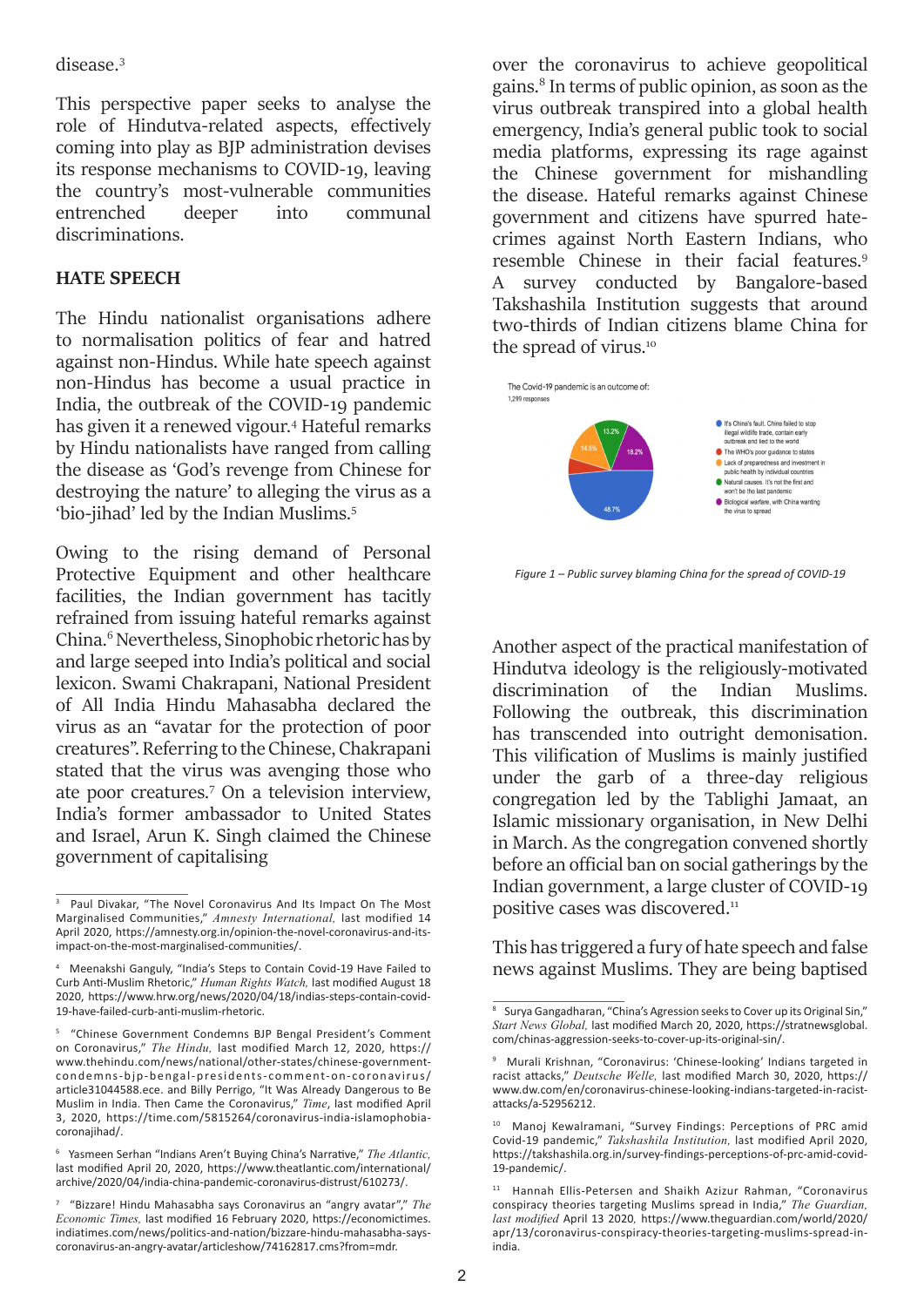as 'human bombs,' 'coronavirus terrorists' and 'super-spreaders' that are deliberately perpetrating 'bio-jihad' and 'Talibani crimes' against Hindu nationals of India.12 Kapil Mishra, a local BJP leader, falsely claimed that the members of Tablighi Jamaat spit on the medical staff, seeking to spread the virus.<sup>13</sup> The congregation has been termed as 'Islamic insurrection' by BJP's top brass.14 The Vishwa Hindu Parishad (VHP) has termed the Tablighi Jamaat as a factory of the novel coronavirus.<sup>15</sup> More so, the organisation has been categorically mentioned several times by the Joint Secretary of India's health ministry for speeding up the spread of novel coronavirus.<sup>16</sup>

Voiced via social media, anti-Muslim rhetoric prevailing among Indian expatriates in the Gulf countries, has invited condemnation from the Arab countries.<sup>17</sup> While anti-Muslim rhetoric has been nipped in the bud, hyper-national expatriates have been reported of using derogatory and demeaning language against Arab countries, more specifically, the United Arab Emirates.<sup>18</sup>

## **SOCIAL MEDIA**

A review of trend campaigns by Hindu nationalists and supporters of various Hindutva groups reveal that following themes were pursued by these individuals or groups:

- Propagating Islamophobia
- Targeting Tablighi Jamaat as the hub of COVID-19
- Sinophobic rhetoric
- Highlighting alleged Hinduphobia in Arab countries

15 "Tablighi Jamaat is factory of corona: VHP," *National Herald*, last modified April 3, 2020, https://www.nationalheraldindia.com/national/ tablighi-jamaat-is-factory-of-corona-vhp.

<sup>16</sup> Aniruddha Ghosal, Sheikh Saaliq and Emily Schmall, "Indian Muslims face stigma, blame for surge in infections," *Star Tribune,* last modified April 25, 2020, https://www.startribune.com/islamophobia-after-large-clusteraffects-india-s-virus-fight/569946322/.

| Date     | <b>Trend</b>            | <b>Trending Time (minimum</b> |
|----------|-------------------------|-------------------------------|
|          |                         | 12 hours)                     |
| March 21 | #ChinaLiedAndPeopleDied | 17:15                         |
| March 23 | #ChineseVirusCorona     | 14:35                         |
| March 26 | #ChineseVirus19         | 23:35                         |
| March 27 | #ChineseBioterrorism    | 14:25                         |
| April 1  | #nizamuddinidiots       | 12:25                         |
| April 16 | #jahiljamati            | 16:55                         |

*Table 1 - List of prominent Twitter trends related to COVID-19 used by Hindu nationalists (March 1 – May 31, 2020)*

## **Propagating Islamophobia**

Following the emergence of Tablighi Jamaat's gathering in New Delhi as an epicentre of the deadly virus during March, Hindu nationalists have left no stone unturned in linking the pandemic to Muslims. India Twitter was flooded with a number of Islamophobic trends like hashtag #कोरोना\_जिहाद (Corona Jihad), **ब्र**ानजािमद्दीन के कोरोना जॉम्बीज corona zombies), #MarkazCOVIDSpread, #JamaatKaCoronaDisaster to name a few.19 Hashtags like #Biojihad and #TablighiJamatVirus were also trending with the claim that Muslims are intentionally spreading the virus.<sup>20</sup>

Since March 28, hashtag #CoronaJihad appeared nearly 300,000 times and potentially reached to  $165$  million people on Twitter.<sup>21</sup> On Twitter, 700,000 handles were involved in conversations with the said hashtag that has reached 170 million handles since March 29.<sup>22</sup> #CoronaJihad alone had more than 250,000 interactions on Facebook since March 29. The #CoronaJihad hashtag is the manifestation of the idea that Muslims are weaponising the virus against Hindus. In other words, Muslims were painted as bioterrorists.

 $\overline{12}$  Ibid.

 $13$  Ibid.

<sup>14</sup> Nishita Jha and Pranav Dixit, "A Cluster of Coronavirus Cases Can Be Traced Back To A Single Mosque And Now 200 Million Muslims Are Being Vilified," *Buzzfeed News*, last modified April 3, 2020, https://www. buzzfeednews.com/article/nishitajha/coronavirus-india-muslims-tablighijamaat

<sup>&</sup>lt;sup>17</sup> Sumit Ganguly and Nicolas Blarel, "Why Gulf States Are Backtracking on India," *Foreign Policy,* last modified May 5, 2020, https://foreignpolicy. com/2020/05/05/gulf-states-backtracking-india/.

<sup>18</sup> "UAE royal slams Islamophobic man who said 'Hindus built Dubai from scratch'; latter deletes Twitter account," *Free Press Journal,* last modified April 16, 2020, https://www.freepressjournal.in/india/uae-royal-slamsislamophobic-man-who-said-hindus-built-dubai-from-scratch-latterdeletes-twitter-account.

<sup>19</sup> Siddharthya Roy, "Hate Goes Viral in India," *The Diplomat*, last modified May 4, 2020, https://thediplomat.com/2020/05/hate-goes-viral-in-india/.

Namrata Kolachalam, "Indian Muslims Are Being Scapegoated for the Coronavirus," *Slate*, last modified April 9, 2020, https://slate.com/newsand-politics/2020/04/tablighi-jamaat-india-muslims-coronavirus.html.

<sup>21</sup> Billy Perrigo, "It Was Already Dangerous to Be Muslim in India. Then Came the Coronavirus,"

David Gilbert, "India's Hindu Nationalists Are Inciting Hate By Claiming Muslims Are Spreading Coronavirus," *Vice*, last modified April 11, 2020, https://www.vice.com/en\_us/article/akwmyj/indias-hindu-nationalistsare-inciting-hate-by-claiming-muslims-are-spreading-coronavirus.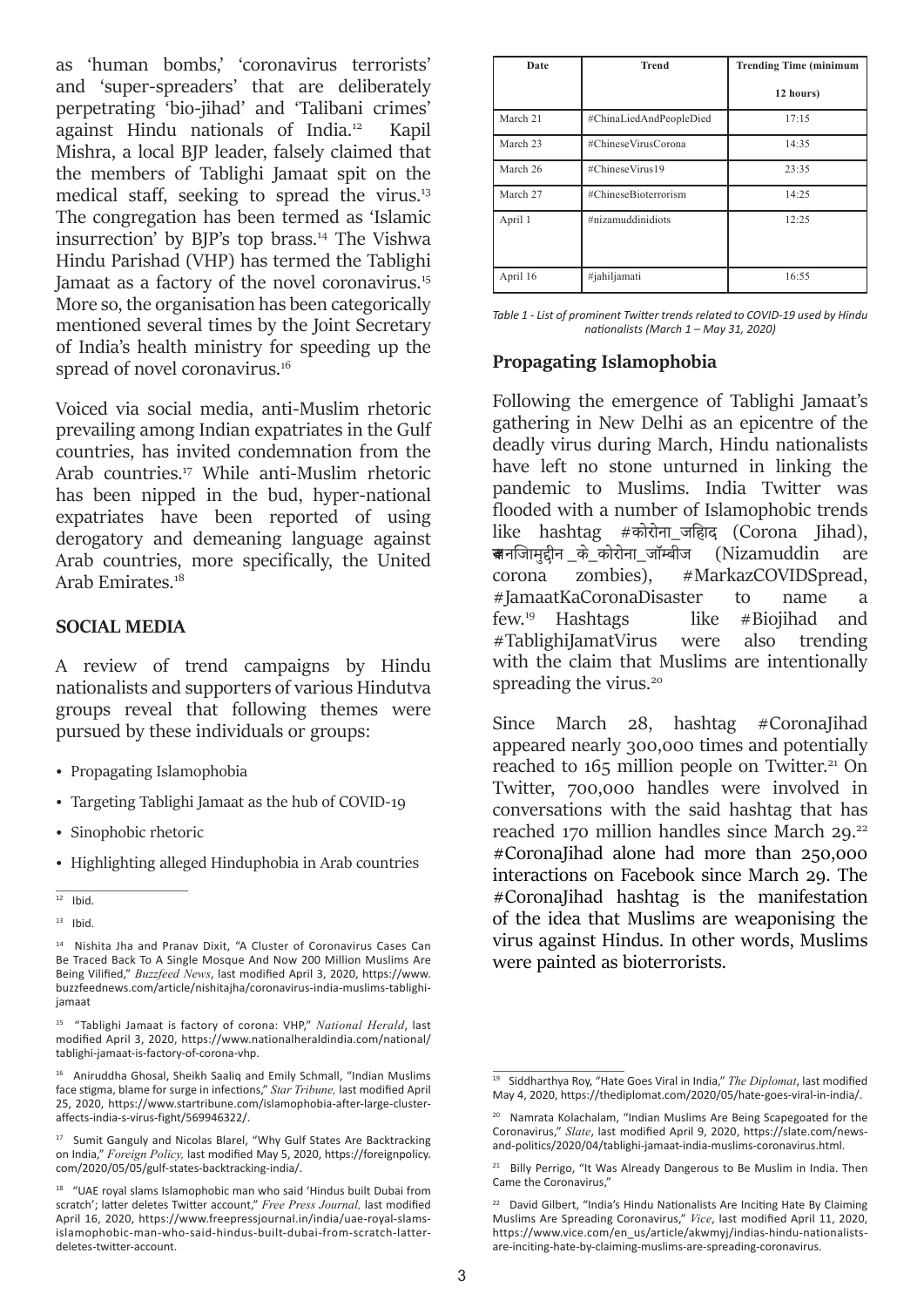The vilification of Indian Muslims on social media was aided and amplified from the top levels of the Indian central government all the way down to BJP's IT Cell including state arms, other official agencies, elected BJP representatives and radical right-wing supporters.<sup>23</sup> According to a research conducted by Equity Labs, it has been found that majority of the users creating and sharing such content are young men between the ages of 18 and 34.24 Several members of BJP and VHP with verified Twitter handles were found involved in sharing online posts with this hashtag and other relatable hashtags. Apart from officials of BJP and VHP, several verified Twitter handles of Hindu nationalists were observed to be using the said hashtag.<sup>25</sup>

According to analysis conducted by Equity Labs, groups involved in propagating the Islamophobic hashtags on Facebook were found to be supporters of Modi, BJP or RSS.<sup>26</sup> These includes

- Indian Defence Force (2.8 million followers)
- BJP For India Page (580,000 followers)
- West Bengal BJP Supporters (350,000 followers)



*Figure 2 – Analytics of Islamophobic Covid-19 content on Twitter (Source: Coda Story)*

There are signs that weaponisation of social media against Muslims in recent weeks was coordinated. A source within Facebook has confirmed that the social media giant is investigating the possibility that attacks were part of a coordinated effort.<sup>27</sup>

It was also observed that some of the Hindu nationalists which were previously involved in amplifying attacks on Muslims during last year's Citizenship Amendment Act controversy through social media were this time using Tablighi Jamaat gathering to make a purported claim that Muslims were purposely spreading COVID-19.

As compared to Hindu nationalists messaging about the so-called various types of Jihad like 'Population Jihad' (Muslims reproducing at a faster rate as compared to Hindus to transform India into a Muslim state) and 'Love Jihad' (Muslim men tricking Hindu women to convert to Muslims by engaging them in romantic relationships), experts have pointed out that the propagation of 'Corona Jihad' and 'Bio Jihad' are the most outrageous ones and have greater potential to force Hindu extremists towards physical violence because people are getting infected and dying because of the virus.<sup>28</sup>



*Figure 3 - Caricature posted on Twitter showing before and after version of Muslim terrorist, replacing suicide vest with COVID-19 virus (Source: Twitter)*

In addition to trends, memes were weaponised to target Muslims. Some memes linked Muslims to malaria carrying mosquitoes, while others showed a Muslim wearing a suicide vest

<sup>&</sup>lt;sup>23</sup> Shweta Desai and Amarnath Amarasingam, "#CoronaJihad: COVID-19, Misinformation, and Anti-Muslim Violence in India," Strong Cities Network, last modified May 26, 2020, https://www.codastory.com/disinformation/ exclusive-islamophobic-disinformation-and-hate-speech-has-swampedsocial-media-during-the-coronavirus-pandemic/.

Burhan Wazir, "Exclusive: Islamophobic disinformation and hate speech has swamped social media during the coronavirus pandemic," *Coda Story*, last modified May 21, 2020, Shweta Desai and Amarnath Amarasingam, "#CoronaJihad: COVID-19, Misinformation, and Anti-Muslim Violence in India,

<sup>25</sup> Ramesh Solanki, Twitter Post, April 11, 2020, 9:15 AM, https:// twitter.com/Rajput\_Ramesh/status/1248826965261312000 and Suresh Chavhanke, Twitter Post, April 10, 2020, 5:07 PM, https://twitter.com/ SureshChavhanke/status/1248583434181591041.

<sup>&</sup>lt;sup>26</sup> David Gilbert, "India's Hindu Nationalists Are Inciting Hate By Claiming Muslims Are Spreading Coronavirus,"

 $27$  Ibid.

<sup>&</sup>lt;sup>28</sup> Billy Perrigo, "It Was Already Dangerous to Be Muslim in India. Then Came the Coronavirus," *Time*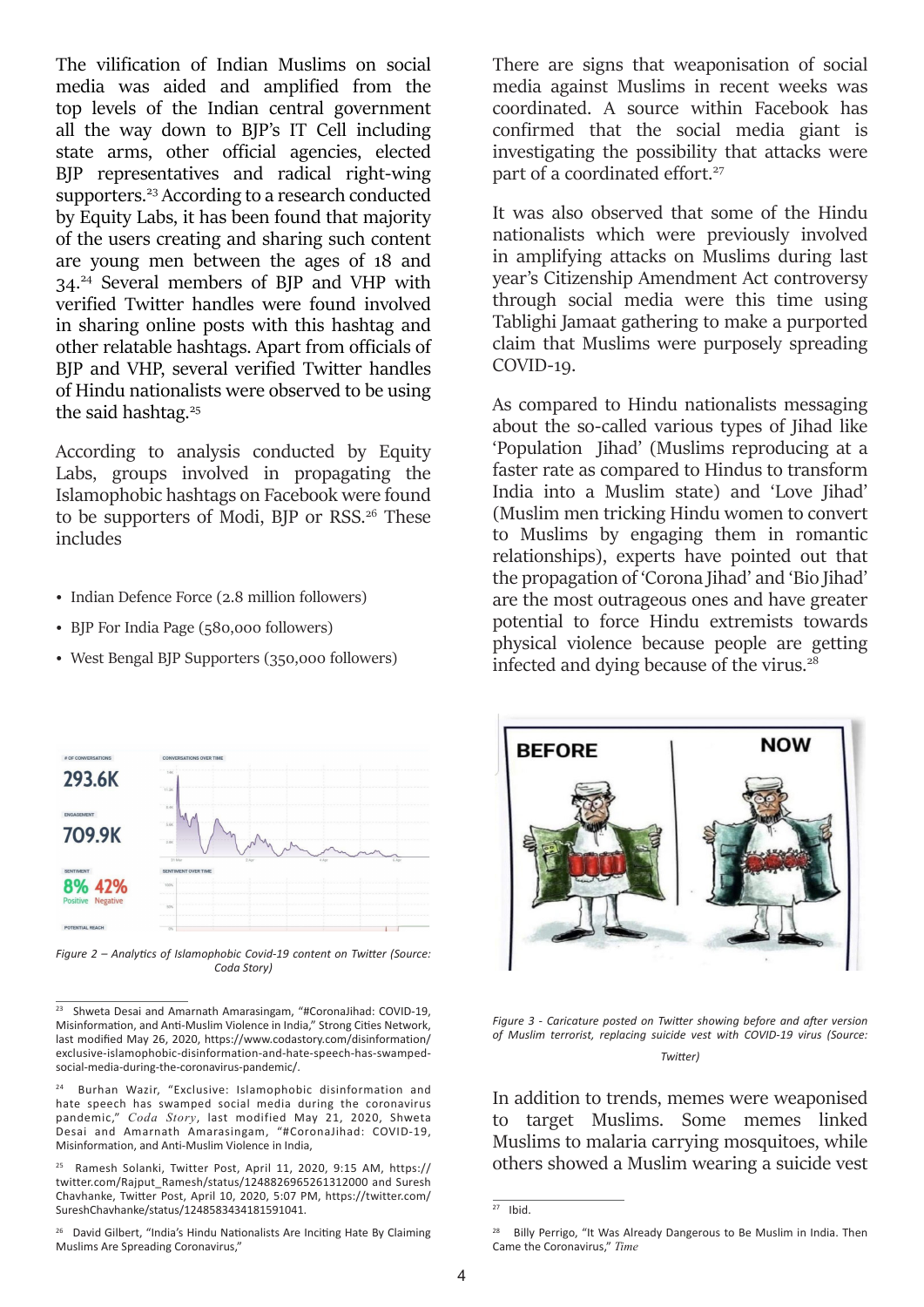and a vest containing COVID-19.29 One meme portrayed China as producer of the virus while Muslims as its distributors.<sup>30</sup>

The misinformation targeting Muslims was based on the assertion that Muslims are using novel coronavirus as a tool of political violence by intentionally coughing on people and attempting to reduce Hindu population.<sup>31</sup> Supporters of the Indian Prime Minister Narendra Modi and his political party were found sharing misinformation on Facebook and Twitter using #CoronaJihad, #CrushTablighiSpitters, #MuslimMeaningTerrorist, and #BioJihad. At least 102 viral Islamophobic fake news have appeared up till May  $16.^{32}$  In terms of factchecking fake news items related to COVID-19 from January to late April, fact checking website BoomLive journalists wrote that 34 out of 178 stories (19 per cent) were related to communal rumours. Most of these rumours were false allegations directed towards Muslims for spreading the virus.<sup>33</sup>



*Figure 4 - Caricature depicting Muslims pushing various forms of Jihad, and Hindus ignoring them under the facade of secularism (Source: Strong Cities Network)*

The matic narratives ostensibly presented by some Muslims such as Muslims are immune to COVID-19, the virus is a divine punishment and that Muslims are deliberately spreading the deadly virus were woven in broader Hindu nationalist rhetoric about Muslims.34

The modus operandi of Islamophobes in India follows a well-established pattern of using fake news, morphed images, outright fabrications, and lies.35 During the COVID-19 pandemic, a new element is added to the pattern in the form of giving anti-Muslim flavour to genuine reported news. Apart from the Islamophobic hashtags, videos with false claims also went viral on social media. An example of this is the circulation of videos falsely accusing Tablighi Jamaat members of spitting on various people including police.

# **Targeting Tablighi Jamaat as the hub of COVID-19**

Apart from general targeting of Muslim community, Tablighi Jamaat gathering members were specifically targeted and rhetoric against them was constructed, deeming them contaminated/contaminating, uncivilised, deceptive and anti-national jihadists or terrorists.36 Social media posts and hashtags.



*Figure 5 - A caricature of a Tablighi Jamaat member as a suicide bomber using COVID-19 as explosives (Source: Twitter)*

started labelling Tablighi Jamaat members as Markaz pigs and Nizamuddin idiots. The virus was referred to as Tablighi Jamaat virus.

<sup>&</sup>lt;sup>29</sup> Nicholas Pritchard, "The Anti-Muslim COVID-19 Disinformation Campaign Sweeping India," Albawaba, last modified April 7, 2020, https:// www.albawaba.com/opinion/anti-muslim-covid-19-disinformationcampaign-sweeping-india-1349269.

<sup>&</sup>lt;sup>30</sup> "Coronavirus: Islamophobia concerns after India mosque outbreak," *BBC*, last modified April 3, 2020, https://www.bbc.com/news/world-asiaindia-52147260.

<sup>31</sup> Nicholas Pritchard, "The Anti-Muslim COVID-19 Disinformation Campaign Sweeping India,"

<sup>&</sup>lt;sup>32</sup> "Fake Alert: Long List of Islamophobic fake news which is going viral during Coronavirus Pandemic," *Media Scanner*, last modified May 9, 2020, https://mediascanner.in/fake-alert-long-list-of-islamophobic-fake-newswhich-is-going-viral-during-coronavirus-pandemic/.

Archis Chowdhury, "Fake News In The Time Of Coronavirus: A BOOM Study," *BOOM*, last modified May 8, 2020, https://www.boomlive.in/ fact-file/fake-news-in-the-time-of-coronavirus-a-boom-study-8008/page-2?infinitescroll=1.

 $\frac{34}{34}$  Shweta Desai and Amarnath Amarasingam, "#CoronaJihad: COVID-19, Misinformation, and Anti-Muslim Violence in India,"

<sup>&</sup>lt;sup>35</sup> Siddharthya Roy, "Hate Goes Viral in India,"

<sup>&</sup>lt;sup>36</sup> Shweta Desai and Amarnath Amarasingam, "#CoronaJihad: COVID-19, Misinformation, and Anti-Muslim Violence in India,"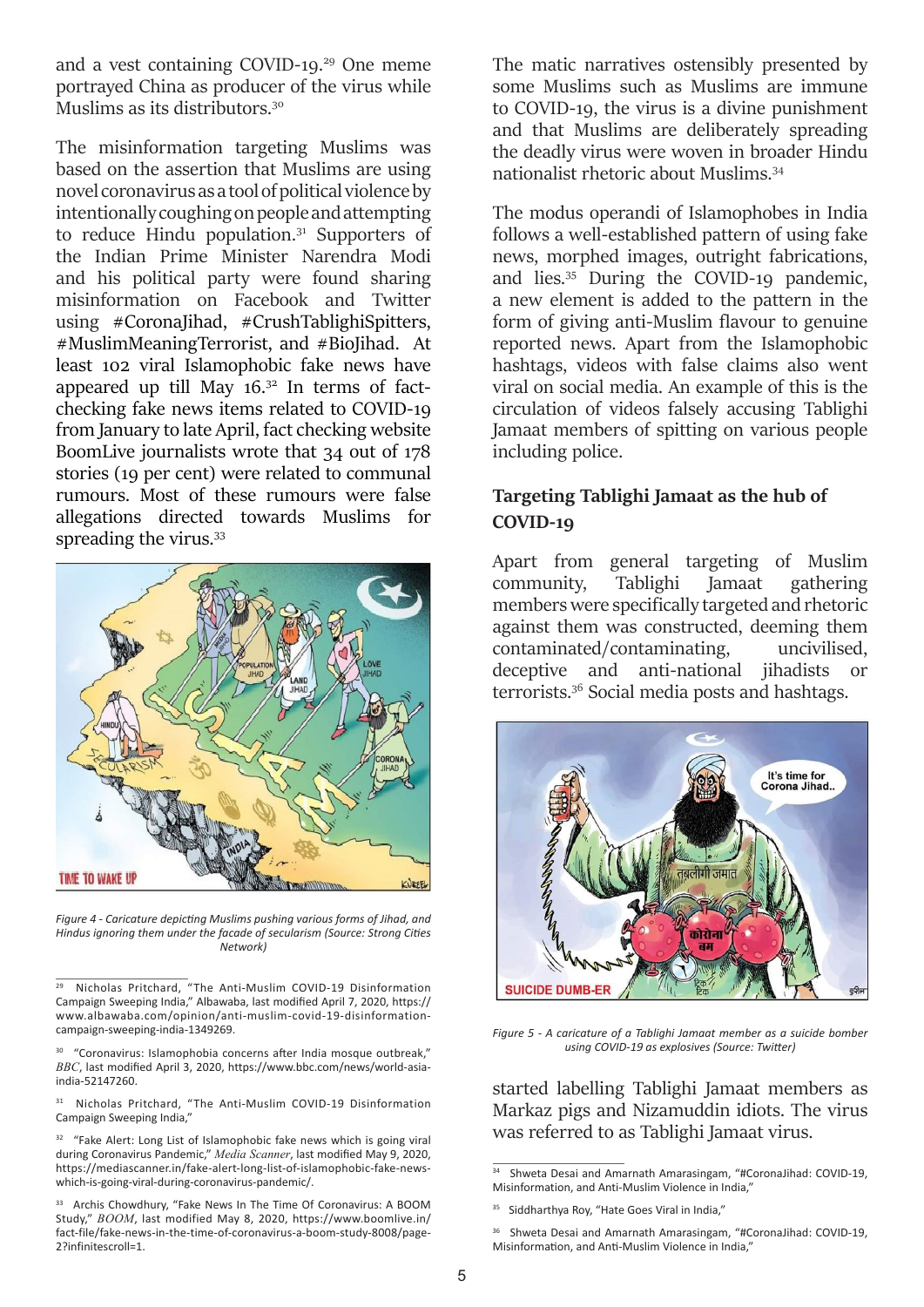

*Figure 6 – Caricature accusing China as a producer of the virus and Tablighi Jamaat members as its distributors (Source: Twitter)*

In March, images started appearing on social media which circulated conspiracy theories about China and Tablighi Jamaat. From April onwards, images comparing Tablighi Jamaat members or Indian Muslims to terrorists or venomous snakes gained wide traction on social media. Specific trends like #nizamuddinidiots, #jahiljamati, MarkazCOVIDSpread, #JamaatKaCoronaDisaster and #TablighiJamatVirus were trending on India Twitter. Twitter with the sole aim of blaming Tablighi Jamaat's gathering for spreading COVID-19 in India.

## **Sinophobic rhetoric**

In addition to sharp increase in Islamophobia rhetoric on social media platforms, a notable surge of Sinophobic rhetoric was also observed.37 In early March, #ChineseVirus and #WuhanVirus started trending which indicates a growing clamour for holding China responsible for the virus.38 On March 27, #ChineseBioterrorism was trending on India Twitter for 14 hours. The trend was an attempt to project the coronavirus pandemic as bioterrorism by China. From mid-March onwards, the trend shifted from blaming China to Tablighi Jamaat's gathering for spreading COVID-19.

| Date     | <b>Trends</b>           | <b>Trending Time (minimum 12)</b> |
|----------|-------------------------|-----------------------------------|
|          |                         | hours)                            |
| March 21 | #ChinaLiedAndPeopleDied | 17:15                             |
| March 23 | #ChineseVirusCorona     | 14:35                             |
| March 26 | #ChineseVirus19         | 23:35                             |
| March 27 | #ChineseBioterrorism    | 14:25                             |

*Table 2 - List of prominent Sinophobic Twitter trends used by Hindu nationalists (March 1 – May 31, 2020)*

# **Highlighting alleged Hinduphobia in Arab countries**

The mistreatment of Muslims in India amid COVID-19 drew outcry from Arab countries. Prominent voices from Arab countries tweeted against rising tendency of Hindutva in India and the mistreatment of Muslims amidst COVID-19. Consequently, Hindu nationalists started trending #Hinduphobia\_in Arab on April 22 to highlight alleged Hinduphobia in Arab countries. The trend continued to trend for about 11 hours.39

## **ISLAMOPHOBIC VIOLENT ATTACKS**

Following the outbreak of coronavirus, stigmatisation of Indian Muslims has led to increased religiously-motivated violence and vigilantism in India.40 With soaring fake news against them, the Muslims of India are fighting the disease, with medical facilities denied, amid social and economic boycotts, and a rising verbal, physical and psychological harassment.<sup>41</sup> Islamophobic crimes are reaching new highs with violent mob attacks on Muslim families and places of worship. Such attacks have specifically hiked in New Delhi, Karnataka, Telangana and Madhya Pradesh.<sup>42</sup> The Global Multi-Dimensional Poverty Index Report of 2018, found Muslims among the poorest groups within India with one out of every three persons living in multi-dimensional poverty.43 Muslims are therefore, systemically subjected to a higher infection rate, higher spread-rate comes in tandem.44

42 Hannah Ellis-Petersen and Shaikh Azizur Rahman, "Coronavirus conspiracy theories targeting Muslims spread in India,"

43 Oxford Poverty and Human Development Index. 2018. MPI in India: A Case Study. OPHI.

<sup>&</sup>lt;sup>37</sup> Siddharthya Roy, "Hate Goes Viral in India,"

<sup>&</sup>lt;sup>38</sup> Shweta Desai and Amarnath Amarasingam, "#CoronaJihad: COVID-19, Misinformation, and Anti-Muslim Violence in India,"

<sup>39 &</sup>quot;Trendinalia India," last modified April 22, 2020, https://www. trendinalia.com/twitter-trending-topics/india/india-200422.html.

<sup>40</sup> CJ Werleman, "India is Outsourcing its Dirty Work to Right-Wing Vigilantes," *Byline Times*, last modified February 6, 2020, https:// bylinetimes.com/2020/02/06/india-is-outsourcing-its-dirty-work-to-rightwing-vigilantes/.

<sup>41</sup> CJ Werleman, "The Most Dangerous Place for a Muslim During the COVID-19 Pandemic is India," *Inside Arabia,* last modified April 13, 2020, https://insidearabia.com/the-most-dangerous-place-for-a-muslim-duringthe-covid-19-pandemic-is-india/ and Munir Ahmed, "Vilification of Indian Muslims," *Daily Times,* last modified April 27, 2020*,* https://dailytimes. com.pk/602793/vilification-of-muslims-in-india/.

Joan Williams, Diego Gonzalez-Medina, Quan Le, "Infectious Diseases and Social Stigma," *Applied Technologies and Innovations* 4, no.1 (2011): 58-70.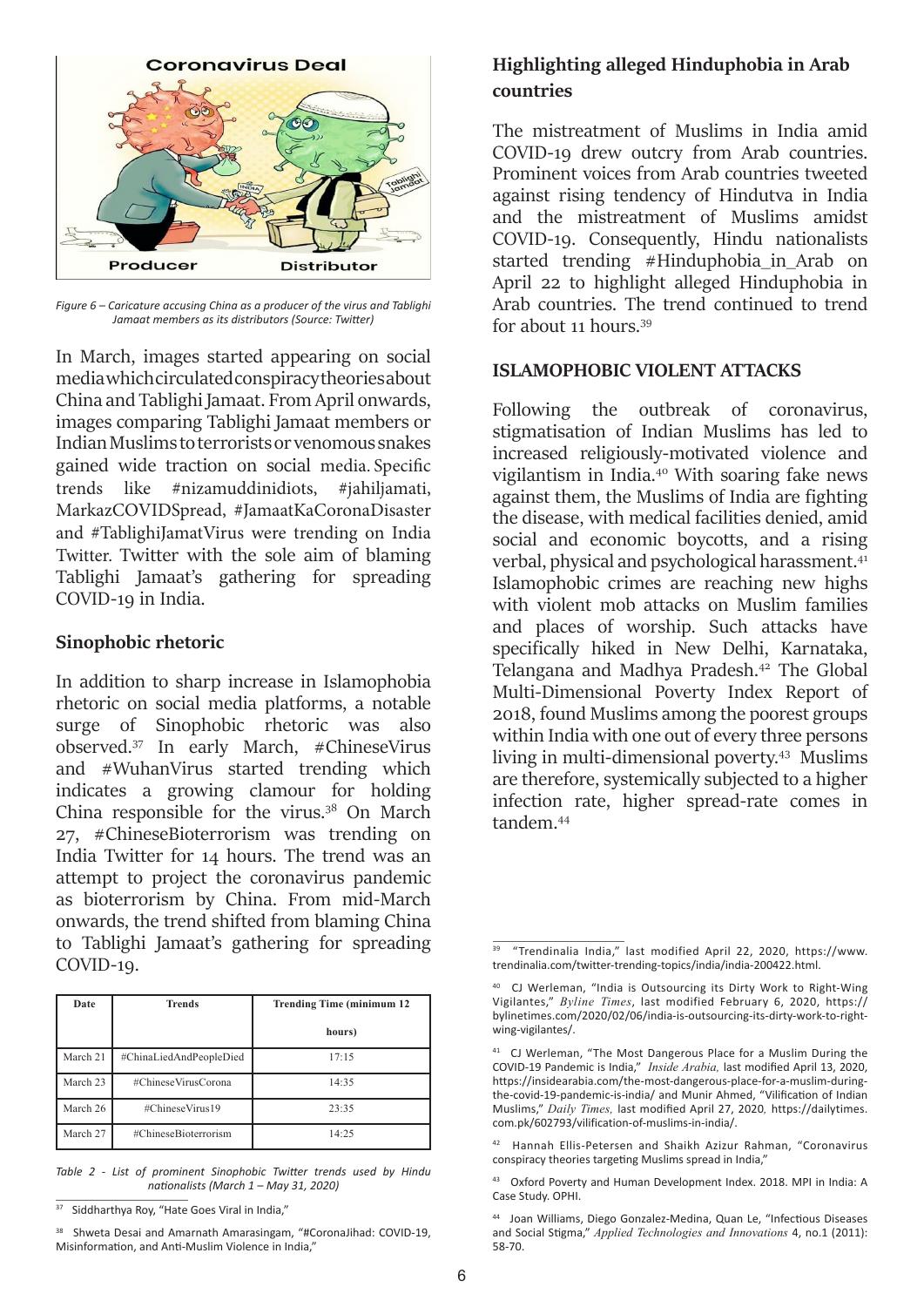## **THE ROLE OF RELIGIONISED 'PSUEDO-SCIENCE'**

Promotion of scientifically ill-rooted ideas and conjectures based upon Hindu-nationalist ideological inclinations have surged in India, particularly after BJP's rise to power. This entails appealing the Indian citizens with an idea of the ancient India, thriving upon the principles of science, technology and philosophy. The political leadership of BJP has engineered an ideologically-motivated interplay of science, pseudo-science and myths, leading to the generation of a 'religionised science' and 'scientisised religion'.45 The BJP government in 2014, had also established the Ministry of Ayurveda, Yoga & Naturopathy, Unani, Siddha, and Homeopathy (AYUSH) as well.46

The coronavirus outbreak has also come with its due share of BJP-led pseudo-science medical ascriptions, misinformation and disinformation. As the infectious disease spread at a breakneck speed in China, the Ministry of AYUSH on January 29 issued an advisory titled "Homoeopathy for Prevention of Corona Virus Infections: Unani Medicines Useful in Symptomatic Management of Corona Virus Infection" which recommended that "homoeopathy medicine Arsenicum Album 30 could be taken as prophylactic medicine against coronavirus infections" along with several other traditional remedies.47 Widely practiced across India, homeopathic medication was found to be completely ineffective by a 2015 Australian research.48

Apart from homeopathic medication, BJP's fight against coronavirus incorporated the method of clapping, ringing bells on streets collectively, singing "Go Corona Go" and consuming cow dung and cow urine for warding off the disease.49 The International Society for Krishna Consciousness (ISKCON), a Hindu religious organisation used distilled cow urine as a sanitiser.50 While the consumption of cow urine and cow dung have become a part of mainstream political lexicon, evidencebased research has so far remained unable to find scientific evidence of its utility for human health.51

## **ASSESSING THE BJP OUTLOOK**

With fears of an 'Apartheid Era' kick-starting in India, the politicisation of the coronavirus outbreak against religious minorities is the most visible aspect of BJP-led response to the outbreak.52 Individuals linked to the Tablighi Jamaat gathering are being heavily tested, a move being deemed as scapegoating Muslims.53 On the other hand, Hindu nationalists, at several instances have easily evaded the need of physical distancing. For instance, in early-April, thousands of Hindu devotees assembled in temples across West Bengal to celebrate Ram Navami.54 Table 3 presents number of congregational events including those attended by political leadership of BJP, uninviting any condemnation from state authorities.

<sup>45</sup> Srinath Perur, "Science and the rise of nationalism in India," *The Nature*, last modified July 24, 2019, https://www.nature.com/articles/d41586-019- 02243-x

<sup>46</sup> Ruchi Kumar, "Face It: The Indian Government Is Peddling Pseudoscience," *The Wire – Science,* last modified April 27, 2020, https:// science.thewire.in/health/indian-government-pseudoscience-covid-19/.

<sup>&</sup>lt;sup>47</sup> "Advisory for Corona virus: Homoeopathy for Prevention of Corona virus Infections - Unani Medicines useful in symptomatic management of Corona Virus infection," *Press Information Bureau, New Delhi*, last modified January 29, 2020, https://pib.gov.in/PressReleasePage.aspx?PRID=1600895.

<sup>48</sup> Erin Blakemore, "1,800 Studies Later, Scientists Conclude Homeopathy Doesn't Work," *Smithsonian Magazine*, last modified March 11, 2015, https://www.smithsonianmag.com/smart-news/1800-studies-laterscientists-conclude-homeopathy-doesnt-work-180954534/.

 $49$  Falah Gulzar, "Indians fighting coronavirus: Ministers singing 'go corona go' to devotees burning effigies of 'coronasur'," *Gulf News,* last modified March 11, 2020, https://gulfnews.com/world/asia/india/indians-fightingcoronavirus-ministers-singing-go-corona-go-to-devotees-burning-effigiesof-coronasur-1.1583920332008 and Danish Siddiqui, "Hindu group offers cow urine in a bid to ward off coronavirus," *Reuters,* last modified March 14, 2020, https://www.reuters.com/article/us-health-coronavirus-india-cowurine-pa/hindu-group-offers-cow-urine-in-a-bid-to-ward-off-coronavirusidUSKBN2110D5.

<sup>50</sup> Anwesha Mitra, "Coronavirus in Mumbai: For a short time we used distilled cow urine as a sanitiser, it has anti-bacterial power, says ISKCON," *Free Press Journal,* last modified March 16, 2020, https://www. freepressjournal.in/mumbai/coronavirus-update-in-mumbai-iskcontemple-temporarily-uses-cow-urine-as-disinfectant.

<sup>51</sup> Arun Mitra "Cow Urine Must Leave Our Health Discourse and Its Proponents, Our Politics," *The Wire, last modified* May 2, 2019, https:// thewire.in/health/cow-urine-must-leave-our-health-discourse-and-itsproponents-our-politics.

<sup>52</sup> CJ Werleman, "An Apartheid Era Begins in India, As Does a Moral Dilemma for its Allies," *Byline Times, last modified* April 23, 2020, https:// bylinetimes.com/2020/04/23/an-apartheid-era-begins-in-india-as-does-amoral-dilemma-for-its-allies/.

<sup>53</sup> Hannah Ellis-Petersen and Shaikh Azizur Rahman, "Coronavirus conspiracy theories targeting Muslims spread in India,"

<sup>54 &</sup>quot;Devotees visit temples on Ram Navami in West Bengal defying coronavirus lockdown," *Deccan Herald*, last modified April 2, 2020, https://www.deccanherald.com/national/east-and-northeast/devoteesvisit-temples-on-ram-navami-in-west-bengal-defying-coronaviruslockdown-820496.html.